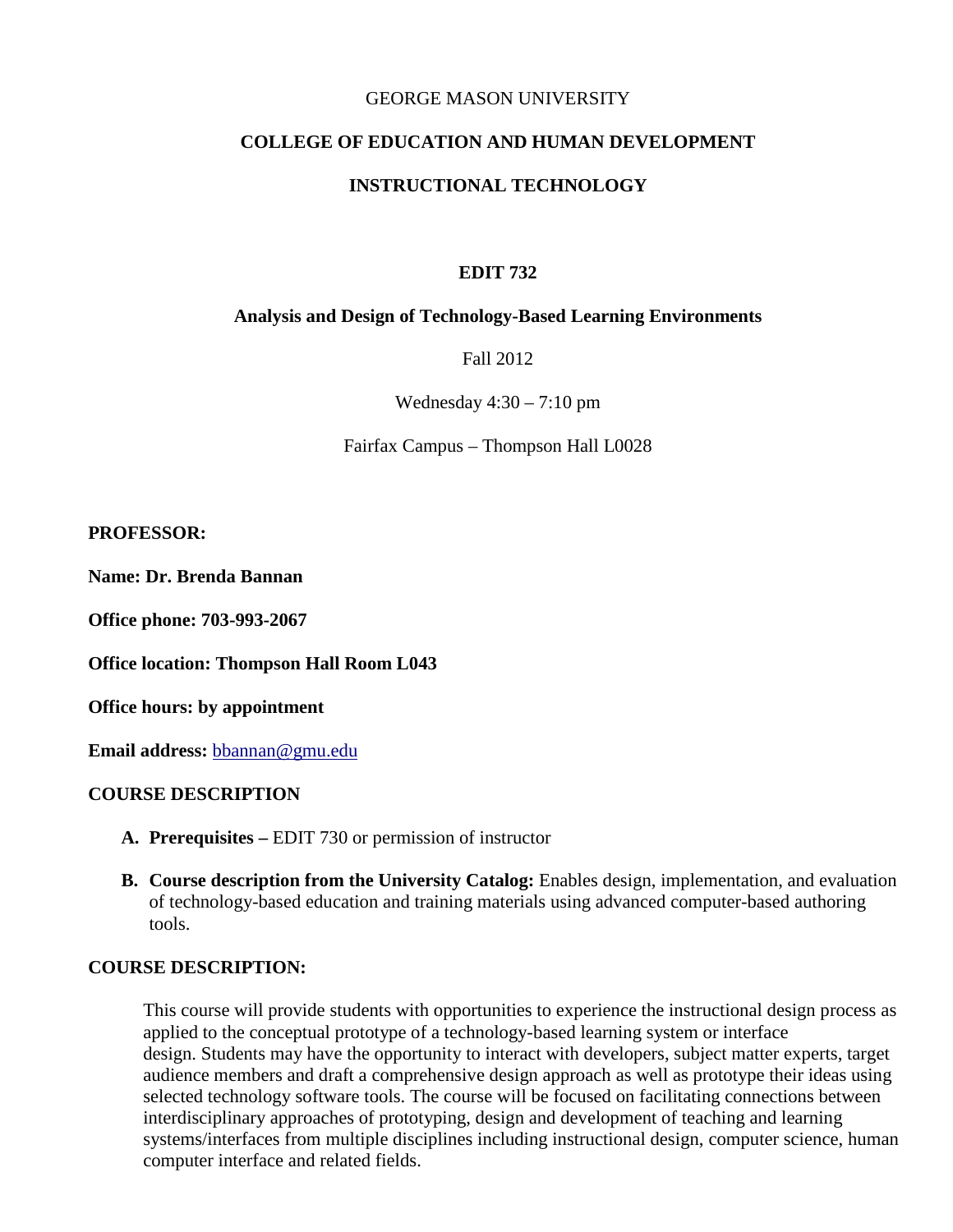# **LEARNER OUTCOMES**

This course is designed to enable students to:

- 1. understand the process of instructional design and development as applied to a real-world project;
- 2. apply instructional design, learning theories and interdisciplinary design principles to technology prototype development;
- 3. apply product development, evaluation, research and design/user research methodologies to instructional design and development
- 4. collect and analyze user data related to iterative instructional design and development
- 5. contribute positively to the team's mission and goals and support of individual members and team members' professional growth and development
- 6. document individual's contributions to team's mission and goals
- 7. contribute to project management and accomplishment of goals
- 8. present design prototype

# **PROFESSIONAL STANDARDS:**

This course adheres to the following Instructional Technology Program Goals and Standards for Programs in Educational Communications and Instructional Technologies established by the Association of Educational Communication and Technologies (AECT) under the National Council for the Accreditation of Teacher Education (NCATE).

# *Standard 1 – Design*

1.1.2.a Demonstrate in-depth synthesis and evaluation of the theoretical constructs and research methodologies related to instructional design as applied in multiple contexts.

1.1.3.b Utilize the research, theoretical, and practitioner foundations of the field in the development of instructional materials.

1.1.4.a Conduct basic and applied research related to technology integration and implementation.

1.1.5.c Articulate the relationship within the discipline among theory, research, and practice as well as the interrelationships among people, processes, and devices.

1.3.a Identify multiple instructional strategy models and demonstrate appropriate contextualized application within practice and field experiences.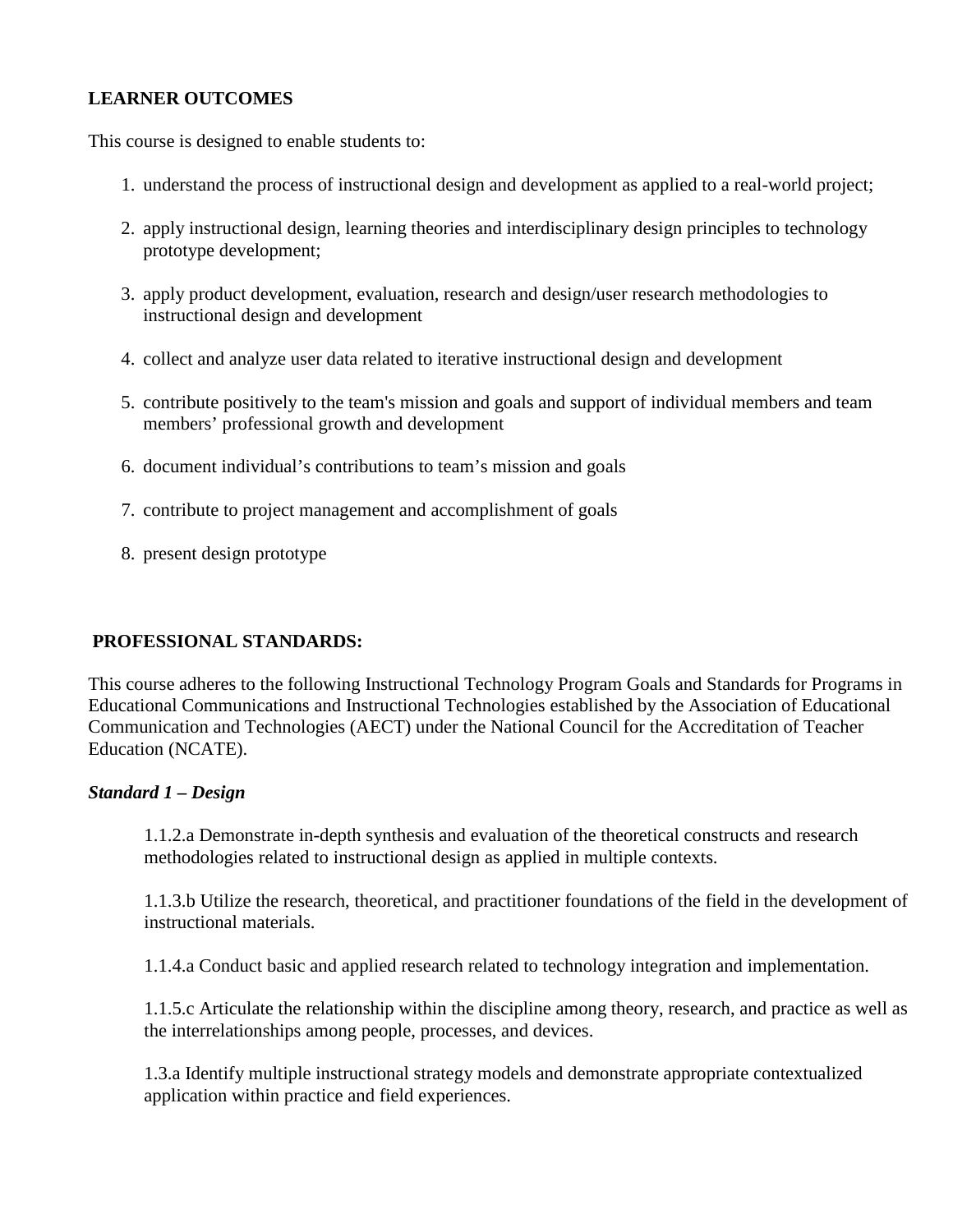### **REQUIRED TEXTS:**

- 1) Goodwin, Kim (2009) Designing for the Digital Age: How to Create Human-Centered Products and Services, San Francisco:Wiley
- 2) Clevenger, N. (2011). iPad in the Enterprise: Developing and Deploying Business Applications. Indianapolis: John Wiley & Sons, Inc.

# **OPTIONAL/RECOMMENDED TEXTS:**

Mullen, T. (2011). Prototyping Augmented Reality. Indianapolis: John Wiley & Sons, Inc.

Clark, J. (2010). Tapworthy: Designing Great iPhone Apps. O'Reilly Media

# **COURSE ASSIGNMENTS AND EVALUATION**

#### **A. Assignment Descriptions**

1. Investigation of Mobile Learning and Mobile Interface Design - Individual Presentations (10%)

Each student will present their individual research/exploration into a relevant, related area of mobile learning or mobile interface design to contribute to the collaborative investigation of these topics in the course. The topics will be selected during the first two weeks of the course and should provide direct application to our design task (described below). Each presentation will be expected to provide:

- A 15-minute overview of the area of research/exploration
- Includes statement of how these resources (relevant articles, research, websites, blogs, corporate sites, developer sites, and/or personal contacts if applicable, etc.) are directly connected to and can benefit our collective effort toward meeting the specific design challenge
- Includes connection to instructional design, interface design, cognitive design or related principles
- Incorporates examples, recommendations, (not just summarization of information in powerpoint) on how to leverage this information for our purposes

2. User Research Plan (20%)

A small group of students (thereafter referred to as your design group) will individually contribute to the collective purpose of initially investigate the design problem and context. Design groups will collect relevant information to produce a briefing report describing the design project context and plan including:

- Introduction
- Investigation of design problem or limited performance analysis
- Description of organizational and individual drivers and barriers to success for the overall problem (mobile design) and for selected instructional problem (mobile learning experience)
- Priorities for instruction, support, training or prototype development based on initial user research
- Identify user roles, plan interviews/observations and determine schedules
- Recommendations and rationale for design concept
- Team members roles and responsibilities including lead(s) on assignment

3. Needs Assessment/Audience and Task Analyses (20%)

Each design group will further explore and define the interface, teaching, learning or training problem and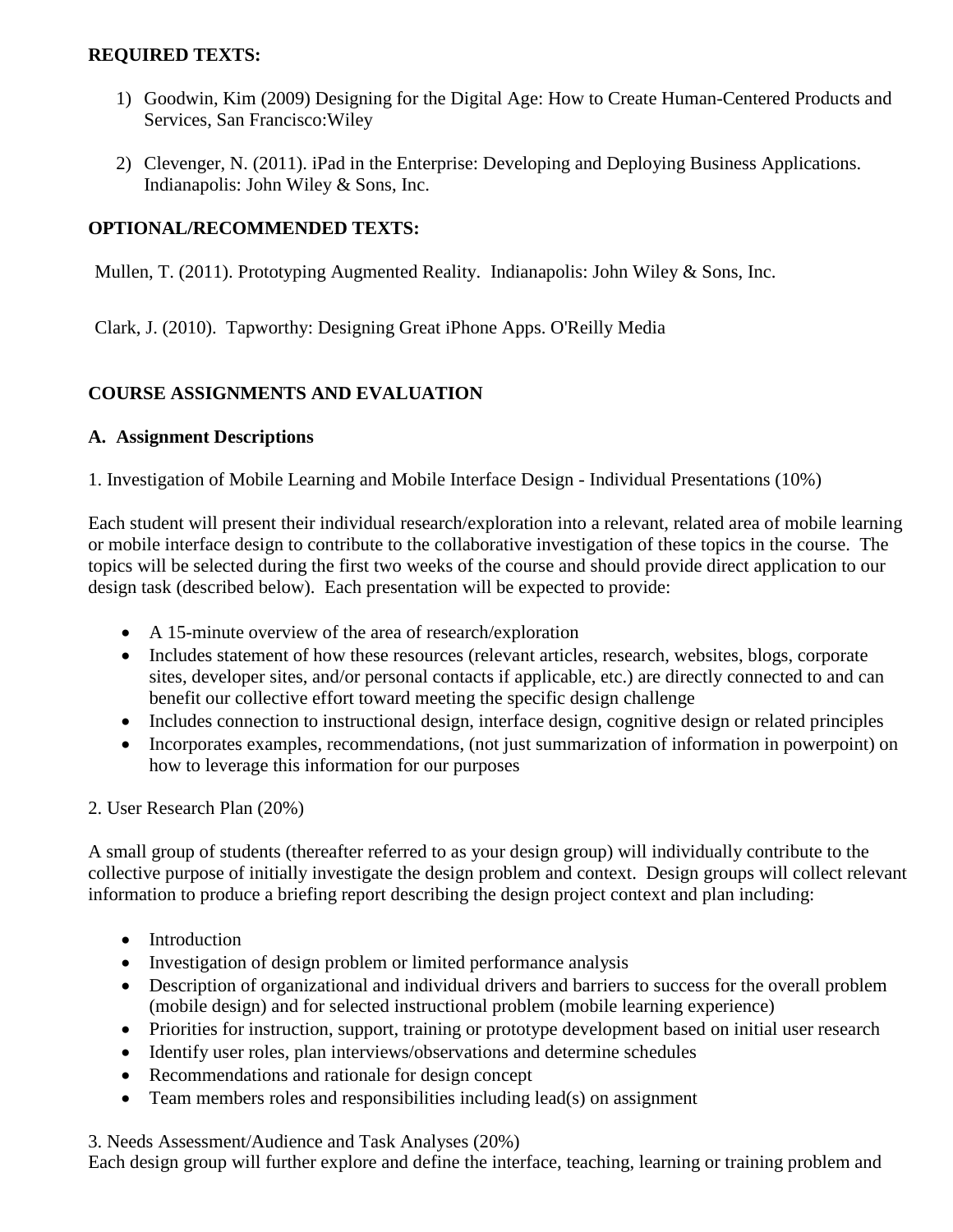context they choose to address within the defined design direction. This may require additional data gathering and analytic techniques (than what was required for the user research plan but also building on it) such as literature review and additional observation, interviews etc. with the target audience or related subject matter experts/target audience members, day-in-the-life studies, etc. Students will analyze this data into a thorough report that includes the following elements and will be posted to the course Wiki and presented in class:

- Further identify and define interface/learning problem
- Conduct user research
- Demographics of target audience
- Knowledge/Training gap
- Detailed Job or learning environment/interface context of use description
- Learning or performance goal/interface requirements based on data analysis
- Task analysis/task hierarchies/task scenarios/flowcharts, etc.
- Technology skills/aptitudes/gap assessment
- Write report that reflects design problem analysis and user research
- Reported team member roles and responsibilities including lead(s) on assignment

# 4. Persona/User Needs Documentation (10%)

Each design group will determine relevant user groups and outline content related to each persona for presentation to the class. Different groups may plan an interface design template for both the general template and learning problem that provides an elaborated, more customized interface design for differing audiences (e.g. adult learner, informal or formal learner, undergraduate, graduate, elementary, middle, high school, retired, etc.) in multiple contexts (e.g. school, university, online learning, informal learning, formal learning, specific cultural contexts, etc.). The user needs documentation provides a synthesis of what has been learned from the performance and needs analyses and translate that information into a persona for design directions, rationale and eventual usability testing or other techniques at different points during the semester and next semester. Each group must post their personas/scenarios on the course Wiki that includes the following:

- Personas for interface/learning design problems
- Sensitivity to varying audiences and contexts
- Direct correlation to prior collected "data" in performance and needs analysis
- Documenting user scenarios/personas and needs
- Reported team member roles and responsibilities including lead(s) on assignment

# 5. Mobile Interface Template Design Submissions, Rationale and Testing (20%)

Each design group will strategize and conceptualize their mobile interface template design for presentation and feedback considering the analyses of audience, design goals and concept modeling of mobile interface design. Each group will present their concept mobile interface template design (and post on course Wiki) including:

- Develop interface concept model/template design
- Direct correlation to prior analyses (e.g. performance, needs and user needs analyses)
- How interface template design relates to principles, constructs, examples, development guidelines learned about in the course through collective investigation
- Testing of small module of content integrated with mobile course interface template design
- Informal feedback cycles from target audience members (or accessible participants) and experts.
- Analysis, synthesis and documentation of feedback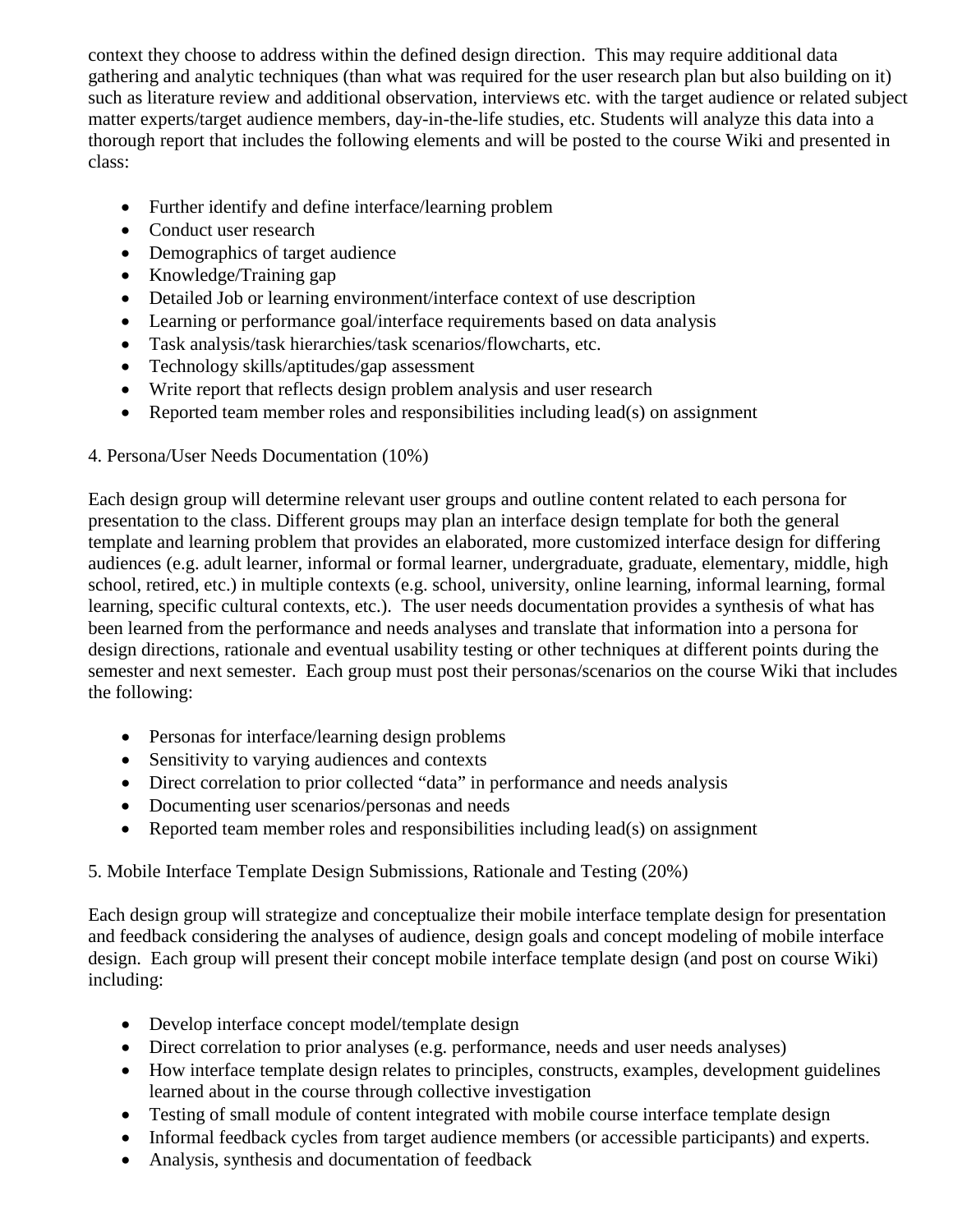- Identified revisions to be incorporated into the design prototype (which will incorporate a learning module)
- Reported team member roles and responsibilities including lead(s) on assignment

# 6. Design Prototype Presentation and Documentation (20%)

Each design group will present their elaborated mobile learning experience prototype (further implementing their interface template design with content and interactions demonstrating sound instructional design principles. Each group will relate a brief account of process to any associated stakeholders and classmates (as well as possibly target audience members). Each group will review their site map, flow chart, wireframes, layout and visual design for feedback.

- Site map
- Flowchart
- Wireframes
- Layout and visual design
- Documented audience and client feedback with noted design revisions for final presentation
- Reported team member roles and responsibilities
- Prototype and process presented to class and client(s) or representatives
- Reported team member roles and responsibilities including lead(s) on assignment

# A. Criteria for evaluation

**Performance-Based Assessments -** This course includes multiple performance-based assessments: individual presentations, needs analysis report, persona/user needs documentation, design or prototype submission, rationale and testing and presentation.

Participation/Group Project Process rubric for both in-class and online participation and contributions:

- o Outstanding contributor: contributions reflect exceptional preparation and full participation in groups. Ideas offered are always substantive, providing one or more major insights as well as suggestions for group. Attended all group meetings, demonstrated exceptional effort on individual and lead tasks, exceeded individual contribution requirements and was instrumental in leading the group forward. Respectfully acknowledged and integrated all members' skills in project development process. Worked as an excellent team group member and contributor. If this person were not a member of the group, the quality of project would be diminished markedly.
- o Good contributor: contributions reflect good preparation and full participation in groups. Good insights are always offered, providing one or more major ideas as well as suggestions for group. Attended all group meetings, demonstrated good effort on individual and lead tasks, met individual contribution requirements and was valuable in leading the group forward. Respectfully acknowledged and integrated all members' skills in project development process. Worked as a good team group member and contributor. If this person were not a member of the group, the quality of project would be diminished.
- o Adequate contributor: contributions reflect adequate preparation and adequate participation in groups. Some insights offered are occasionally, providing some ideas as well as suggestions for group. Attended majority of group meetings, demonstrated effort on individual and lead tasks, met individual contribution requirements.. Respectfully acknowledged and integrated all members' skills in project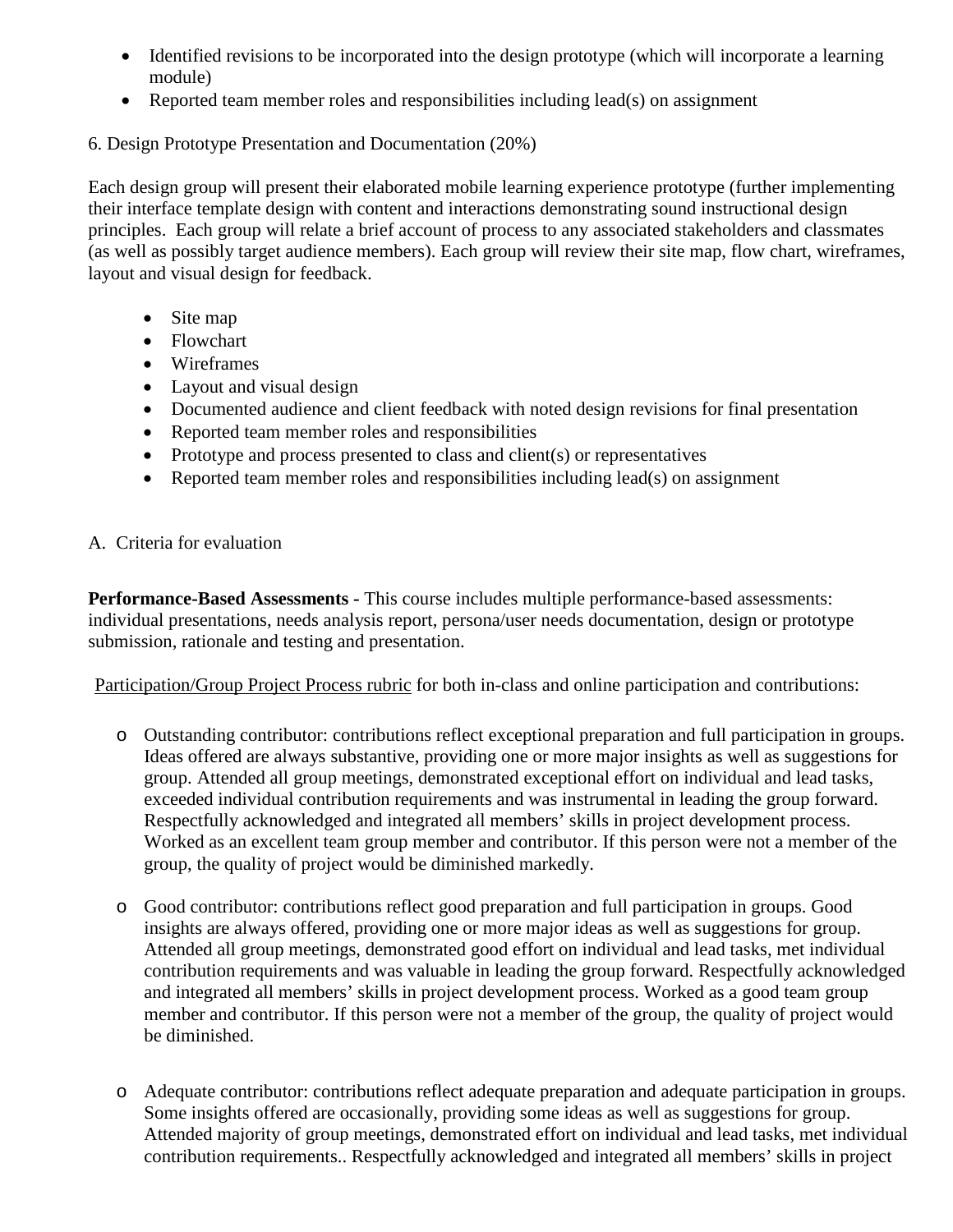development process. Worked as a team group member and contributor. If this person were not a member of the group, the quality of project would be somewhat diminished.

- o Unsatisfactory contributor: contributions reflect inadequate preparation and adequate participation in groups. There are little insights/contributions offered as well as suggestions for group. Missed a significant amount of group meetings, demonstrated inadequate effort on individual and lead tasks, did not meet individual contribution requirements for group. Did not respectfully interact and acknowledge all members' skills in project development process. Did not work well as a team group member and contributor. If this person were not a member of the group, the quality of project would be unchanged.
- o Note: Students who do not participate or contribute will receive zero points in the applicable area.
- o Table 1 below provides the point assignment and distribution across the 4 categories of this rubric.
- B. Assignment Examination/Evaluation Weighting

Table 1 Participation/Contributions to Group Project Process Rubric (5%)

|                              | Category 1                    | Category 2              | Category 3          | Category 4                 |
|------------------------------|-------------------------------|-------------------------|---------------------|----------------------------|
| <b>CRITERIA</b>              | Unsatisfactory<br>Contributor | Adequate<br>Contributor | Good<br>Contributor | Outstanding<br>Contributor |
| In-class<br>participation    | 6                             | 7                       | 8                   | 10                         |
| Project<br>group<br>meetings | 6                             | 7                       | 8                   | 10                         |
| Wiki<br>contributions        | 6                             | 7                       | 8                   | 10                         |
| Project<br>contributions     | 6                             | 7                       | 8                   | 10                         |
| Score                        | 24                            | 28                      | 32                  | 40                         |

(Total Possible Points: 5)

Table 2 Individual Presentation Rubric (10%):

| Criteria                                                   | N <sub>0</sub><br>Evidence | Beginning<br>(Limited<br>evidence) | Developing<br>(Clear<br>evidence) | Accomplished<br>(Clear,<br>convincing,<br>substantial<br>evidence) |
|------------------------------------------------------------|----------------------------|------------------------------------|-----------------------------------|--------------------------------------------------------------------|
| Topic addressed in sections<br>written is important and/or |                            |                                    |                                   |                                                                    |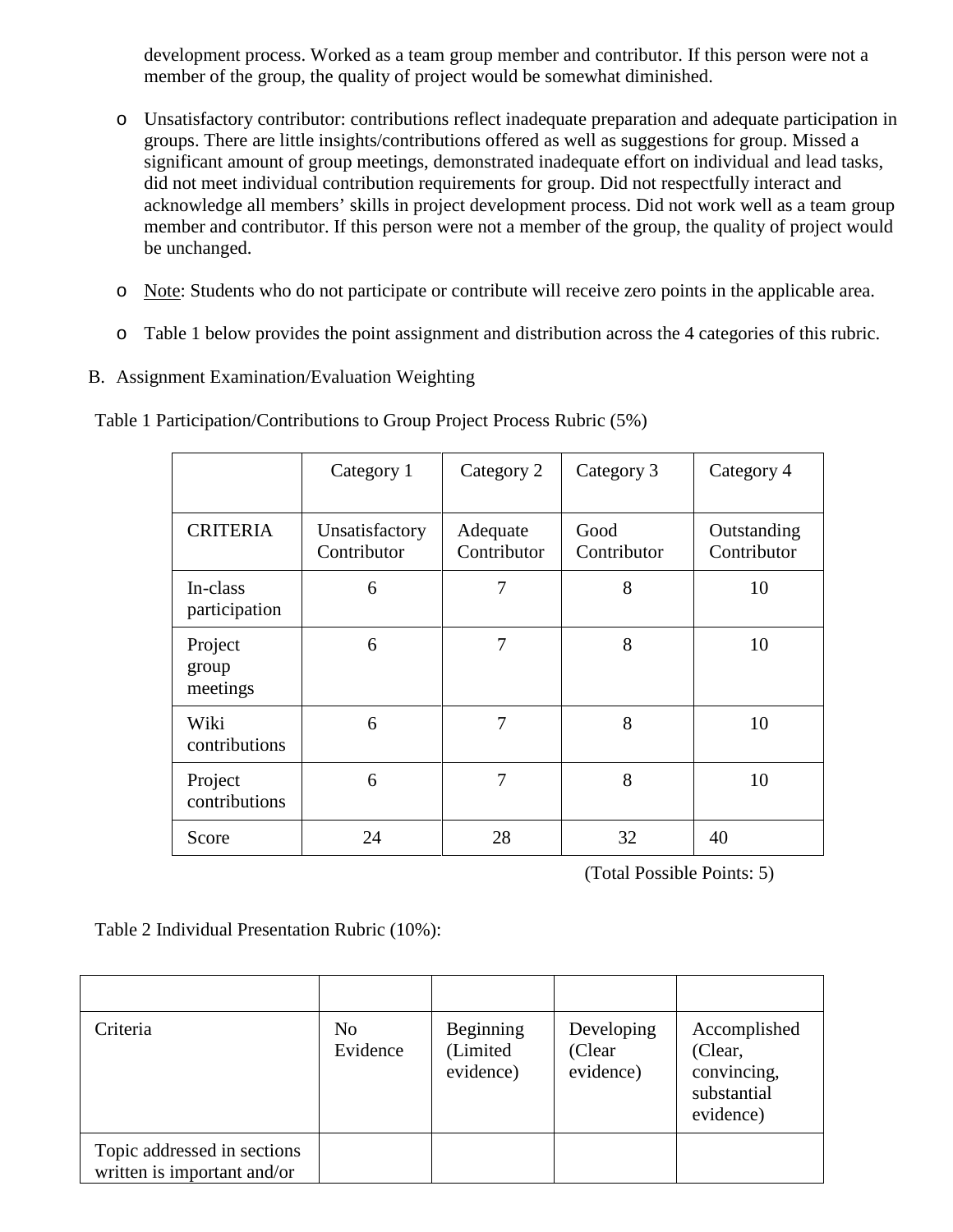| valuable to the design<br>challenge direction and<br>technology addressed                                                                                                                             |  |  |
|-------------------------------------------------------------------------------------------------------------------------------------------------------------------------------------------------------|--|--|
| Topic examined is<br>connected to principles in<br>instructional design, human<br>computer interface design,<br>cognition or other relevant<br>information from the field,<br>theory and/or research. |  |  |
| Incorporated useful,<br>interesting and applicable<br>examples,<br>recommendations, and<br>further resources rather<br>than just a summary of<br>information.                                         |  |  |
| Adhered to time limit of 15<br>minutes                                                                                                                                                                |  |  |
| Presentation completed on<br>assigned date (unless<br>otherwise approved by<br>instructor ahead of time).                                                                                             |  |  |
| <b>SCORE</b>                                                                                                                                                                                          |  |  |

(Total Possible Points: 10)

Table 3 User Research Plan (20%):

| Criteria                                                                                           | N <sub>0</sub><br>Evidence | Beginning<br>(Limited)<br>evidence) | Developing<br>(Clear<br>evidence) | Accomplished<br>(Clear,<br>convincing,<br>substantial<br>evidence) |
|----------------------------------------------------------------------------------------------------|----------------------------|-------------------------------------|-----------------------------------|--------------------------------------------------------------------|
| Individually contributed to<br>pr led a thorough<br>investigation of design<br>problem and context |                            |                                     |                                   |                                                                    |
| Individually contributed to<br>writing the user research<br>plan                                   |                            |                                     |                                   |                                                                    |
| Provided all required<br>elements for plan                                                         |                            |                                     |                                   |                                                                    |
| Plan is presented in a<br>professional and                                                         |                            |                                     |                                   |                                                                    |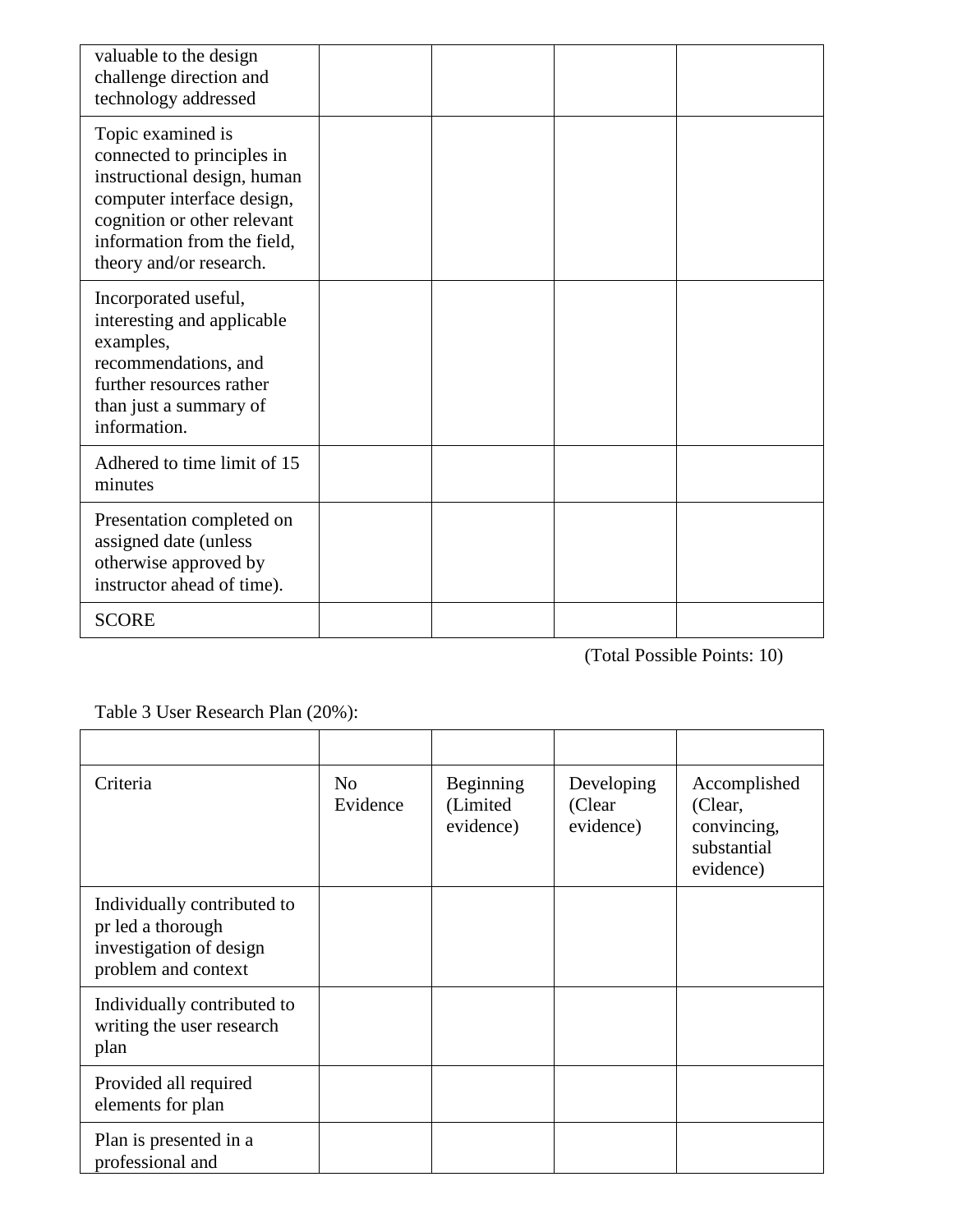| informative manner |  |  |
|--------------------|--|--|
| CORE<br>ັ          |  |  |

(Total Possible Points: 20)

Table 4 Needs Analysis/User Research (20%):

| Criteria                                                                                                         | N <sub>o</sub><br>Evidence | Beginning<br>(Limited<br>evidence) | Developing<br>(Clear<br>evidence) | Accomplished<br>(Clear,<br>convincing,<br>substantial<br>evidence) |
|------------------------------------------------------------------------------------------------------------------|----------------------------|------------------------------------|-----------------------------------|--------------------------------------------------------------------|
| Individually contributed to<br>or led data gathering of<br>relevant information to<br>design problem and context |                            |                                    |                                   |                                                                    |
| Individually contributed to<br>analysis of data related to<br>design problem and context                         |                            |                                    |                                   |                                                                    |
| Provided all required<br>elements for report                                                                     |                            |                                    |                                   |                                                                    |
| Analysis report is presented<br>in a professional and<br>informative manner                                      |                            |                                    |                                   |                                                                    |
| <b>SCORE</b>                                                                                                     |                            |                                    |                                   |                                                                    |

(Total Possible Points: 20)

Table 5 Persona/User Needs Documentation (5%):

| Criteria                                                               | N <sub>o</sub><br>Evidence | Beginning<br>(Limited)<br>evidence) | Developing<br>(Clear<br>evidence) | Accomplished<br>(Clear,<br>convincing,<br>substantial<br>evidence) |
|------------------------------------------------------------------------|----------------------------|-------------------------------------|-----------------------------------|--------------------------------------------------------------------|
| Individually contributed to<br>or led conceptualization of<br>personas |                            |                                     |                                   |                                                                    |
| Individually contributed to<br>or led documentation of                 |                            |                                     |                                   |                                                                    |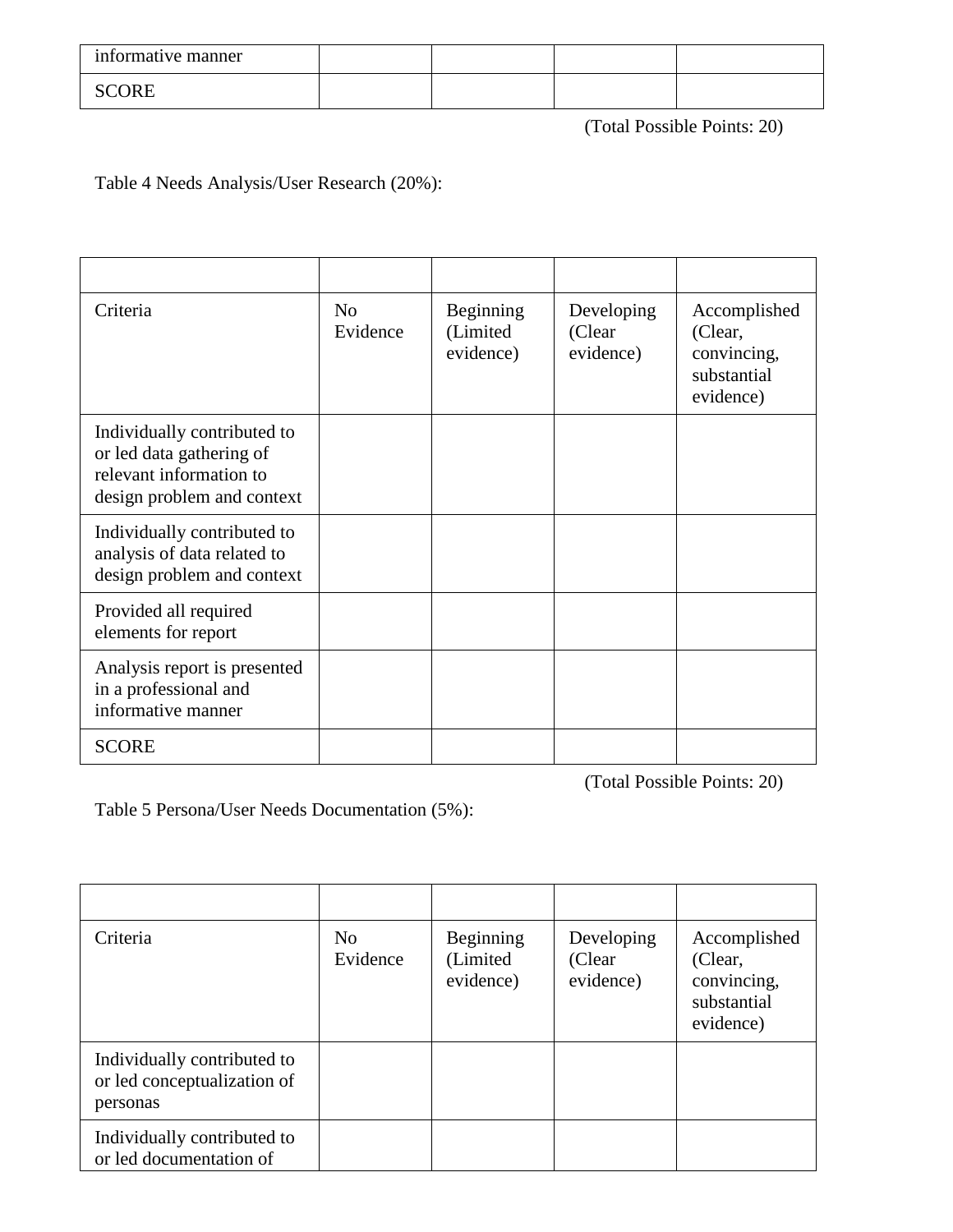| personas                                                                                                            |  |  |
|---------------------------------------------------------------------------------------------------------------------|--|--|
| Individually contributed to<br>or led direct interaction<br>with target audience or<br>close convenience sample     |  |  |
| Personas demonstrate<br>sensitivity to varying<br>audience and contextual<br>needs for interface/learning<br>design |  |  |
| Documentation is presented<br>in a professional and<br>informative manner                                           |  |  |
| <b>SCORE</b>                                                                                                        |  |  |

(Total Possible Points: 5)

# Table 6 Mobile Interface Template Design (20%):

| Criteria                                                                                                                                                  | No<br>Evidence | Beginning<br>(Limited<br>evidence) | Developing<br>(Clear<br>evidence) | Accomplished<br>(Clear,<br>convincing,<br>substantial<br>evidence) |
|-----------------------------------------------------------------------------------------------------------------------------------------------------------|----------------|------------------------------------|-----------------------------------|--------------------------------------------------------------------|
| Individually contributed to<br>or led interface template<br>design                                                                                        |                |                                    |                                   |                                                                    |
| <b>Established clear</b><br>connections to design<br>principles form<br>instructional design, human<br>computer interface design<br>or cognitive research |                |                                    |                                   |                                                                    |
| Individually contributed to<br>gathering feedback on<br>design from target audience                                                                       |                |                                    |                                   |                                                                    |
| Contributed to course of<br>action and documentation<br>for identified revisions of<br>prototype                                                          |                |                                    |                                   |                                                                    |
| <b>SCORE</b>                                                                                                                                              |                |                                    |                                   |                                                                    |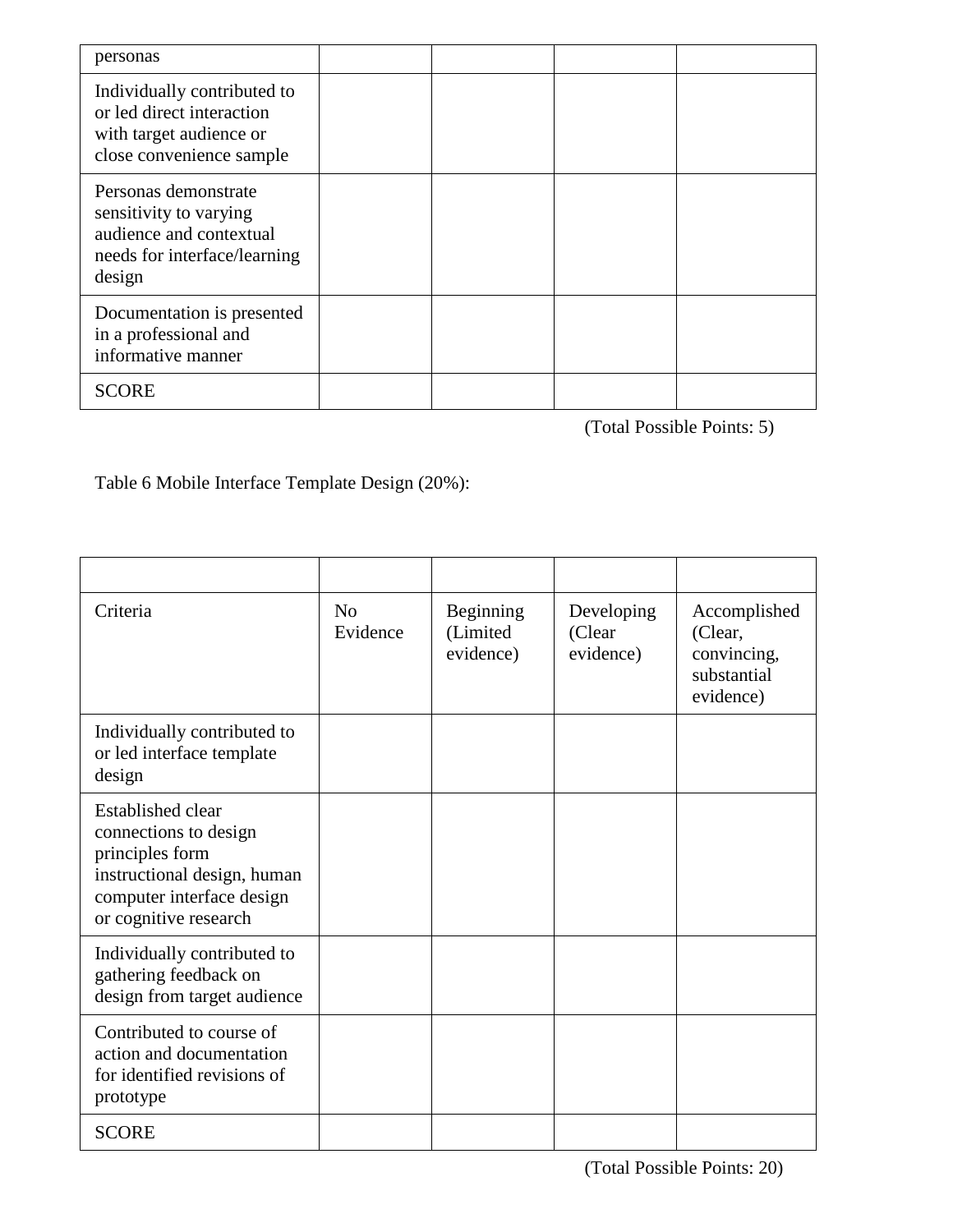Table 7 Design Documents and Prototype Presentation (20%):

| Criteria                                                                     | N <sub>o</sub><br>Evidence | Beginning<br>(Limited<br>evidence) | Developing<br>(Clear<br>evidence) | Accomplished<br>(Clear,<br>convincing,<br>substantial<br>evidence) |
|------------------------------------------------------------------------------|----------------------------|------------------------------------|-----------------------------------|--------------------------------------------------------------------|
| Individually contributed to<br>or led presentation<br>preparation            |                            |                                    |                                   |                                                                    |
| Well-articulated design<br>strategy                                          |                            |                                    |                                   |                                                                    |
| Well-articulated design<br>rationale based on data<br>gathering and analysis |                            |                                    |                                   |                                                                    |
| Presentation demonstrates<br>practice and professionally<br>delivered        |                            |                                    |                                   |                                                                    |
| <b>SCORE</b>                                                                 |                            |                                    |                                   |                                                                    |

(Total Possible Points: 20)

C. Grading scale: A = 94-100; A - = 90-93; B + = 86-89; B = 83-85; B - = 80-82; C = 70-79; F = <70

# D. Other Expectations

\*Due to the fluid, real-world and dynamic nature of the design process, the instructor reserves the right to change the syllabus during the course if needed based on individual project needs/requirements. Every effort will be made to keep students abreast of changes as soon as possible but professionalism and demonstration of professional aptitude as a designer to varying levels of ambiguity and required flexibility in complex, real world projects is expected in this course.

Assessment of each performance assessment is guided by the rubrics above. Given the nature of the assignments and the authentic projects involved in this course, the assessment process in this course will be based upon group process model in evaluating individual performance. For each deliverable/assignment groups will provide detail on the roles and responsibilities that the individual has assumed on each of the assignments. It is expected that individual students contribute to each design group assignment. It is also expected that students will rotate the lead(s) on each assignment so that each person or group of 2 will take on the responsibility of managing or leading that assignment to its completion. Students should indicate which assignment that they took the lead on and detail/report the contributions they have made in the documentation of each of the assignment posted to the course Wiki as well as in their individual portfolios. In addition, students will evaluate their own and group members' overall contributions to the design and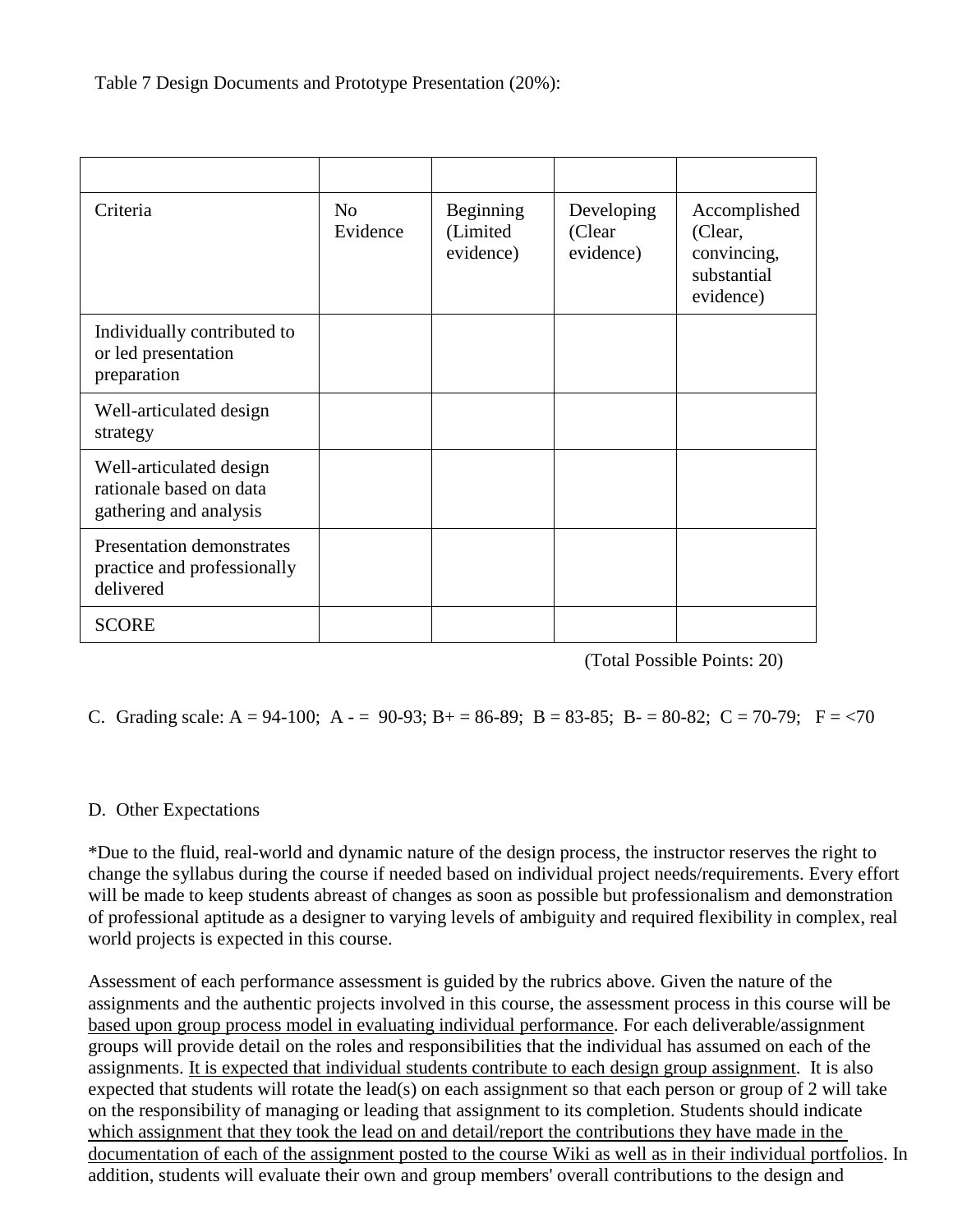development of the instructional module at the mid-point and end of the semester. Although, the Professor reserves the right to determine individual grades based on multiple sources of input (akin to qualitative analysis of multiple sources of data), this evaluation form will be completed using the rubric below to provide additional data on the performance on the identified criteria.

The rubrics above will be used to evaluate individual performance as part of the project group based on observations in class, postings on Wiki, quality of assignments under student leads, reporting of contributions to each assignment, etc. As an inherent part of this course, students are expected to demonstrate the professionalism and teamwork that would be required as a professional instructional designer in the workplace.

The rubrics will be used to evaluate individual performance as part of the project group. Students use this framework to assess their own and their peers' performance accordingly. The instructor(s) also evaluate students based on this rubric.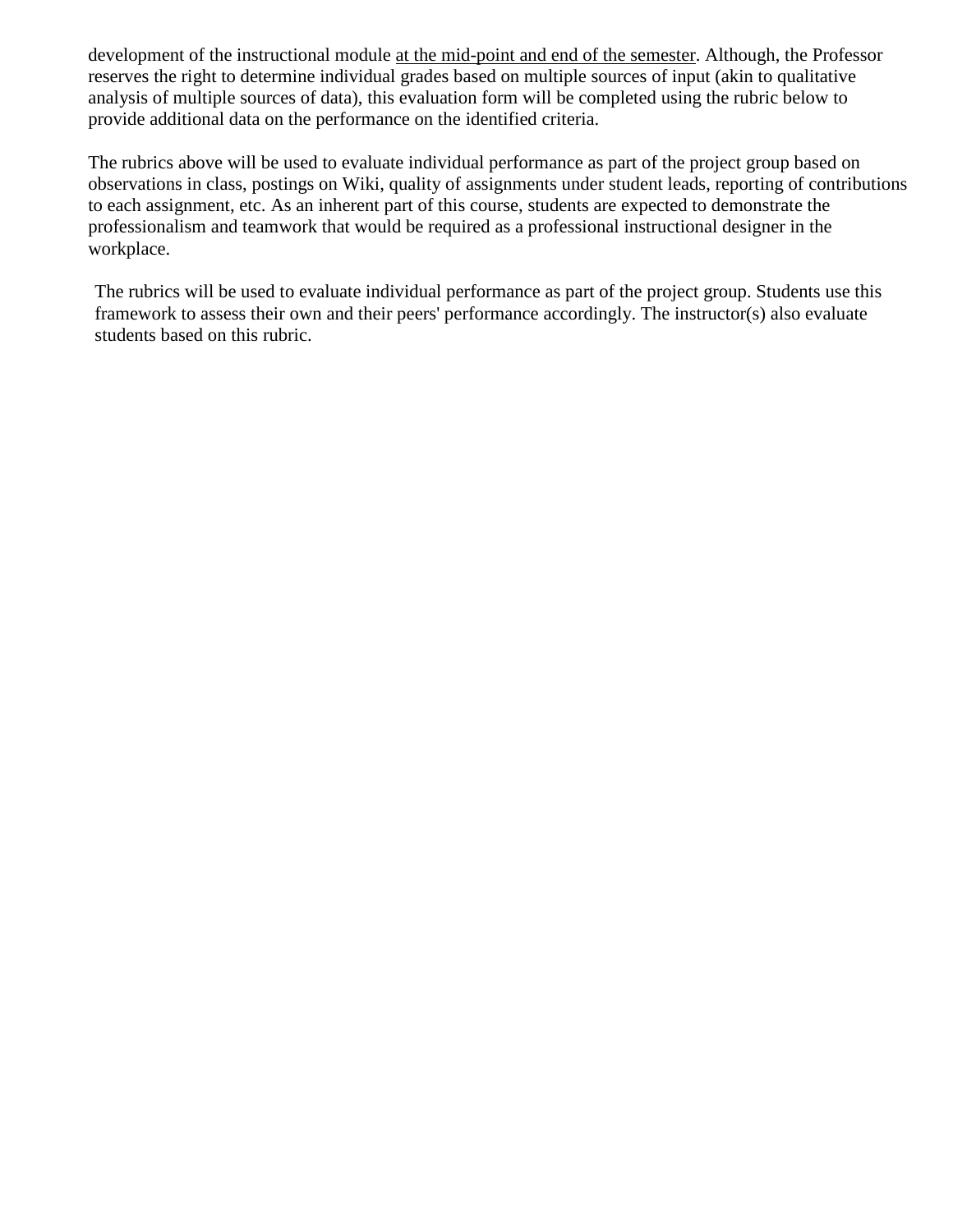\*Due to the fluid, real-world and dynamic nature of the design process, the instructor reserves the right to change the syllabus during the course if needed based on individual project needs/requirements. Every effort will be made to keep students abreast of changes as soon as possible but professionalism and demonstration of professional aptitude as a designer to varying levels of ambiguity and required flexibility in complex, real world projects is expected in this course.

C. Criteria for evaluation - Assessment of each performance assessment is guided by the rubric below. Given the nature of the assignments and the authentic projects involved in this course, the assessment process in this course will be based upon group process model in evaluating individual performance. For each deliverable/assignment groups will provide detail on the roles and responsibilities that the individual has assumed on each of the assignments. It is expected that individual students contribute to each design group assignment. It is also expected that students will rotate the lead(s) on each assignment so that each person or group of 2 will take on the responsibility of managing or leading that assignment to its completion. Students should indicate which assignment that they took the lead on and detail/report the contributions they have made in the documentation of each of the assignment posted to the course Wiki as well as in their individual portfolios. In addition, students will evaluate their own and group members' overall contributions to the design and development of the instructional module at the mid-point and end of the semester. Although, the Professor reserves the right to determine individual grades based on multiple sources of input (akin to qualitative analysis of multiple sources of data), this evaluation form will be completed using the rubric below to provide additional data on the performance on the identified criteria.

The rubric below will be used to evaluate individual performance as part of the project group based on observations in class, postings on Wiki, quality of assignments under student leads, reporting of contributions to each assignment, etc. As an inherent part of this course, students are expected to demonstrate the professionalism and teamwork that would be required as a professional instructional designer in the workplace (5% of grade is allocated to stated contributions to group project process and 5% to other project contributions not directly covered in the rubric).

The following rubric will be used to evaluate individual performance as part of the project group. Students use this framework to assess their own and their peers' performance accordingly. The instructor(s) also evaluate students based on this rubric.

|                        | Exceeds Expectations or         | Meets Expectations or          | Does not Meet Expectations    |
|------------------------|---------------------------------|--------------------------------|-------------------------------|
|                        | <b>Standards</b>                | <b>Standards</b>               | or Standards                  |
|                        | $(E = Exceeds Expectations)$    | $(M = Meets)$<br>Expectations) | $(B = Below Expectations)$    |
|                        | A level work                    | <b>B</b> level work            | C level work                  |
|                        |                                 |                                |                               |
|                        |                                 |                                |                               |
| Overall                | Demonstrated full               | Participated in group          | Noted absences at group       |
| Contributions          | participation in group meetings | meetings and                   | meetings or communication,    |
| to Group               | and communication, showed       | communication efforts,         | late or missing items under   |
| <b>Project Process</b> | exceptional effort on           | delivered on individual        | individual responsibility,    |
|                        | individual tasks, exceeded      | responsibilities, made         | hindered progress of project, |
| (self, peer,           | individual contribution and     | valuable individual            | did not adhere to group norms |
|                        | was instrumental in leading     | contributions to group         | and did not treat members     |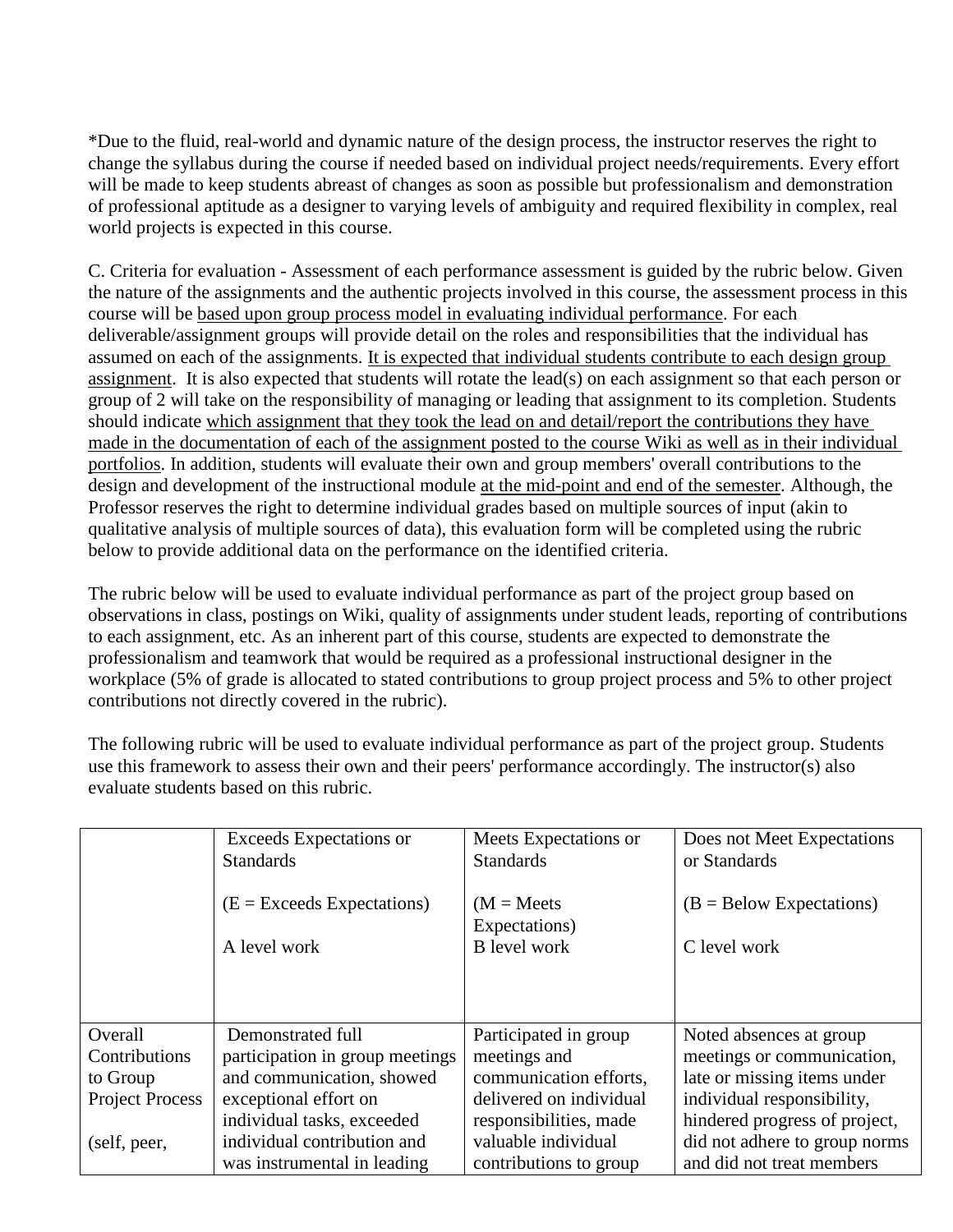| instructor)                                               | group forward, respectfully<br>acknowledged and integrated<br>all members' skills in project<br>development process                                                                                                                                                                                                                                                                                                                                                                                                                                                                  | process, contributed to<br>progression of project.                                                                                                                                                                                                                                                                                                                                                                                                                                                                                   | ideas and opinions with<br>respect.                                                                                                                                                                                                                                                                                    |
|-----------------------------------------------------------|--------------------------------------------------------------------------------------------------------------------------------------------------------------------------------------------------------------------------------------------------------------------------------------------------------------------------------------------------------------------------------------------------------------------------------------------------------------------------------------------------------------------------------------------------------------------------------------|--------------------------------------------------------------------------------------------------------------------------------------------------------------------------------------------------------------------------------------------------------------------------------------------------------------------------------------------------------------------------------------------------------------------------------------------------------------------------------------------------------------------------------------|------------------------------------------------------------------------------------------------------------------------------------------------------------------------------------------------------------------------------------------------------------------------------------------------------------------------|
| Individual<br>Presentation<br>$(10\%)$                    | Provided useful overview of<br>topic in a dynamic and timed<br>15-minute presentation<br>providing valuable information<br>toward the design challenge<br>for the benefit of all. Included<br>statement of how resources<br>were related to design<br>challenge and connections to<br>principles in instructional<br>design, human computer<br>interface design or cognition<br>were provided. Incorporated<br>useful, interesting and<br>applicable examples,<br>recommendations, further<br>resources posted on resource<br>page rather than just<br>summarization of information. | Provided overview of<br>topic in a 15-minute<br>presentation providing<br>information related to the<br>design challenge. Some<br>statement of how<br>resources were related to<br>design challenge and<br>some connection to<br>principles in instructional<br>design, human computer<br>interface design or<br>cognition were provided.<br>Few useful and<br>applicable examples,<br>recommendations or<br>further resources in<br>delicious postings were<br>provided. More summary<br>than direct application of<br>information. | Did not provide presentation<br>useful for course design<br>challenge discussion through<br>any main topic or interest or<br>comments focused on topic<br>related to readings. Exceeded<br>time limitation as well as little<br>or no utility explained or<br>resources provided to class<br>toward collective effort. |
| <b>User Research</b><br>Plan $(20%)$                      | Contributed to a thorough<br>investigation of design<br>problem and context and<br>create user research plan.<br>Provided all required elements<br>in a highly informative and<br>professional plan.                                                                                                                                                                                                                                                                                                                                                                                 | Contributed to adequate<br>investigation of design<br>problem and context and<br>create user research plan.<br>Provided majority of<br>elements in a informative<br>and professional plan.                                                                                                                                                                                                                                                                                                                                           | Little evidence of contribution<br>and investigation of design<br>problem and context and<br>missing elements of user<br>research plan. Does not<br>provide many of the required<br>elements of research plan.                                                                                                         |
| <b>Needs</b><br>Analysis/User<br>Research<br>(20%)        | Full participation in excellent<br>data gathering and analysis of<br>relevant information to design<br>problem and context. All<br>required elements are included<br>in a rich, data-driven<br>professional report that<br>promotes good design.                                                                                                                                                                                                                                                                                                                                     | Participation in adequate<br>data gathering and<br>analysis of relevant<br>information to design<br>problem and context. All<br>required elements are<br>included in report.                                                                                                                                                                                                                                                                                                                                                         | Little or no evidence of data<br>gathering and analysis of<br>information related to design<br>problem and context. Major<br>elements are missing from<br>report.                                                                                                                                                      |
| Persona/User<br><b>Needs</b><br>Documentation<br>$(10\%)$ | Significant contribution to<br>conceptualization and<br>documentation of persona<br>related to interface template<br>and/or learning design<br>problem. Demonstrates clear<br>connection to data collection<br>and analysis in performance<br>and needs analysis.                                                                                                                                                                                                                                                                                                                    | Contribution to<br>conceptualization and<br>documentation of<br>persona related to<br>interface template and/or<br>learning design problem.<br>Demonstrates some<br>connection to data<br>collection and analysis in                                                                                                                                                                                                                                                                                                                 | Little or no contribution to<br>required elements of persona<br>related to interface template<br>and/or learning design<br>problem. Demonstrates no<br>clear connection to data<br>collection and analysis in<br>performance and needs<br>analysis. Demonstrates little                                                |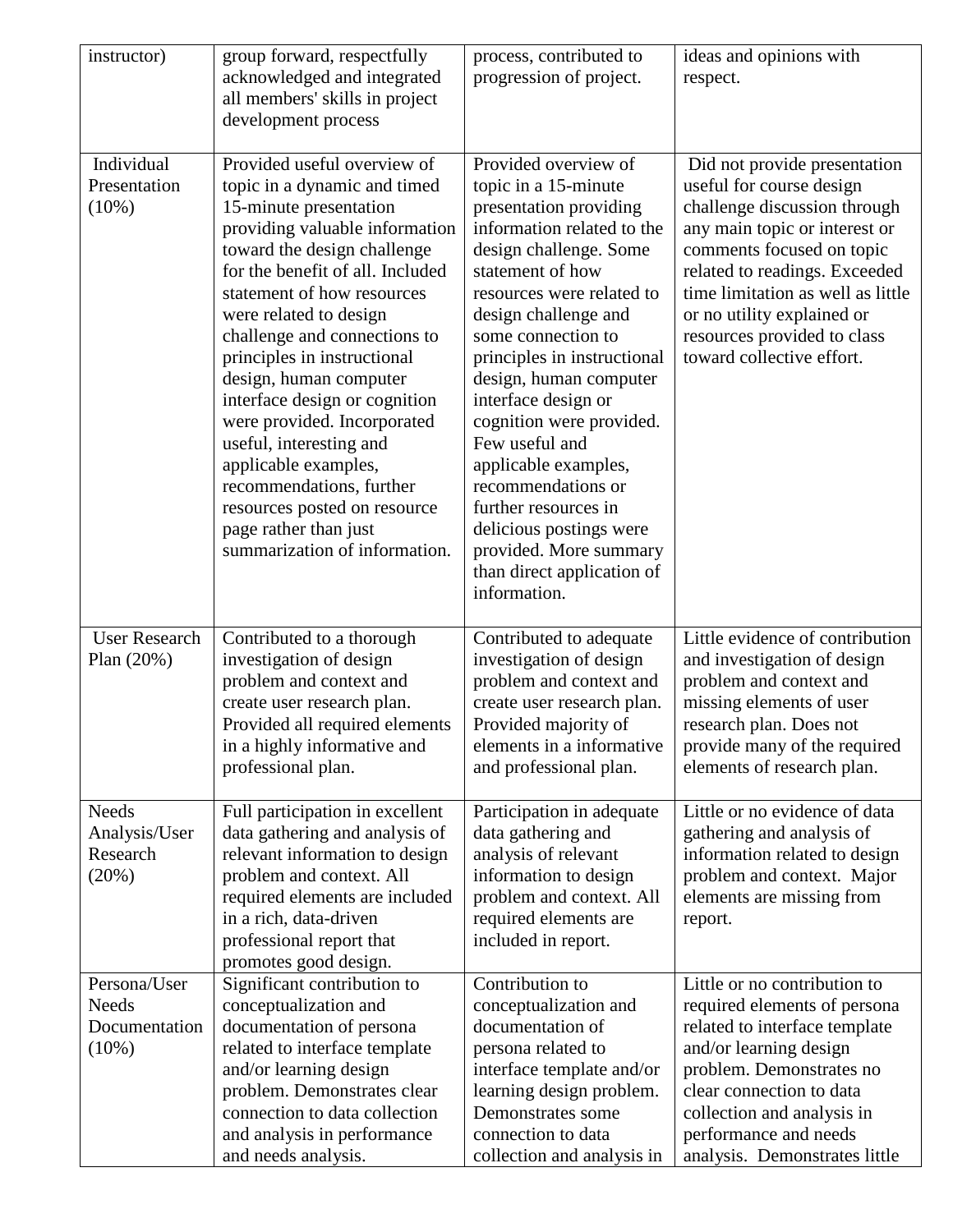|                                                                                                                 | Demonstrates acute sensitivity<br>to varying audience and<br>contextual needs for<br>interface/learning design.<br>Documentation posted on<br>Wiki in a timely manner for<br>review by others.                                                                                                                                                                                                                                                                                                                                                            | performance and needs<br>analysis. Demonstrates<br>sensitivity to varying<br>audience and contextual<br>needs for<br>interface/learning design.<br>Documentation posted on<br>Wiki in a timely manner<br>for review by others.                                                                                                                                                                                                                                                                                                                  | or no sensitivity to varying<br>audience and contextual needs<br>for interface/learning design.<br>Documentation not posted on<br>Wiki in a timely manner for<br>review by others.                                                                                                                                                                                                                                                                                                                                                                                                                           |
|-----------------------------------------------------------------------------------------------------------------|-----------------------------------------------------------------------------------------------------------------------------------------------------------------------------------------------------------------------------------------------------------------------------------------------------------------------------------------------------------------------------------------------------------------------------------------------------------------------------------------------------------------------------------------------------------|-------------------------------------------------------------------------------------------------------------------------------------------------------------------------------------------------------------------------------------------------------------------------------------------------------------------------------------------------------------------------------------------------------------------------------------------------------------------------------------------------------------------------------------------------|--------------------------------------------------------------------------------------------------------------------------------------------------------------------------------------------------------------------------------------------------------------------------------------------------------------------------------------------------------------------------------------------------------------------------------------------------------------------------------------------------------------------------------------------------------------------------------------------------------------|
| Mobile<br>Interface<br>Template<br>Design<br>Submissions,<br>Rationale and<br>Testing<br>Documentation<br>(20%) | Significant contribution to<br>interface template design<br>submission (interface concept<br>model and template design).<br>Clear connection to design<br>principles from instructional<br>design, human computer<br>interface design or cognitive<br>research discussed in course or<br>individually identified.<br>Outstanding evidence of<br>testing of small learning<br>module within mobile course<br>interface template design for<br>specific audience. Feedback<br>provides logical course of<br>action to identified revisions of<br>prototype. | Contribution to interface<br>template design<br>submission (interface<br>concept model and<br>template design). Some<br>connection to design<br>principles from<br>instructional design,<br>human computer<br>interface design or<br>cognitive research<br>discussed in course or<br>individually identified.<br>Some evidence of testing<br>of small learning module<br>within mobile course<br>interface template design<br>for specific audience.<br>Feedback provides some<br>course of action for<br>identified revisions of<br>prototype. | Little or no evidence of<br>individual contribution to<br>interface template design<br>submission (interface concept<br>model and template design).<br>Little or no connection to<br>design principles from<br>instructional design, human<br>computer interface design or<br>cognitive research discussed<br>in course or individually<br>identified. Little or no<br>evidence of testing of small<br>learning module within<br>mobile course interface<br>template design for specific<br>audience. Little or no<br>feedback that provides a<br>course of action for identified<br>revisions of prototype. |
| Design<br>Documents and<br>Prototype<br>Presentation<br>(20%)                                                   | Full participation<br>in professional presentation of<br>well-articulated design<br>strategy, design document<br>elements and prototype<br>description for review by<br>client                                                                                                                                                                                                                                                                                                                                                                            | Some participation in<br>professional presentation<br>of a well-articulated<br>design strategy, design<br>document elements and<br>prototype for review by<br>client                                                                                                                                                                                                                                                                                                                                                                            | Little or no evidence of<br>participation in design<br>strategy, design document<br>elements and prototype<br>presentation for client.                                                                                                                                                                                                                                                                                                                                                                                                                                                                       |
| Other<br>contributions<br>(extra credit)                                                                        | Significant contributions<br>related to the progress of the<br>team, development of<br>processes to move project<br>forward and development of<br>project. Extra effort<br>demonstrated.                                                                                                                                                                                                                                                                                                                                                                  | Notable individual<br>contributions related to<br>progress of team,<br>development of processes<br>to move project forward<br>and development of<br>project. Average effort<br>demonstrated                                                                                                                                                                                                                                                                                                                                                     | Little or no attention directed<br>toward helping the team reach<br>their goals.                                                                                                                                                                                                                                                                                                                                                                                                                                                                                                                             |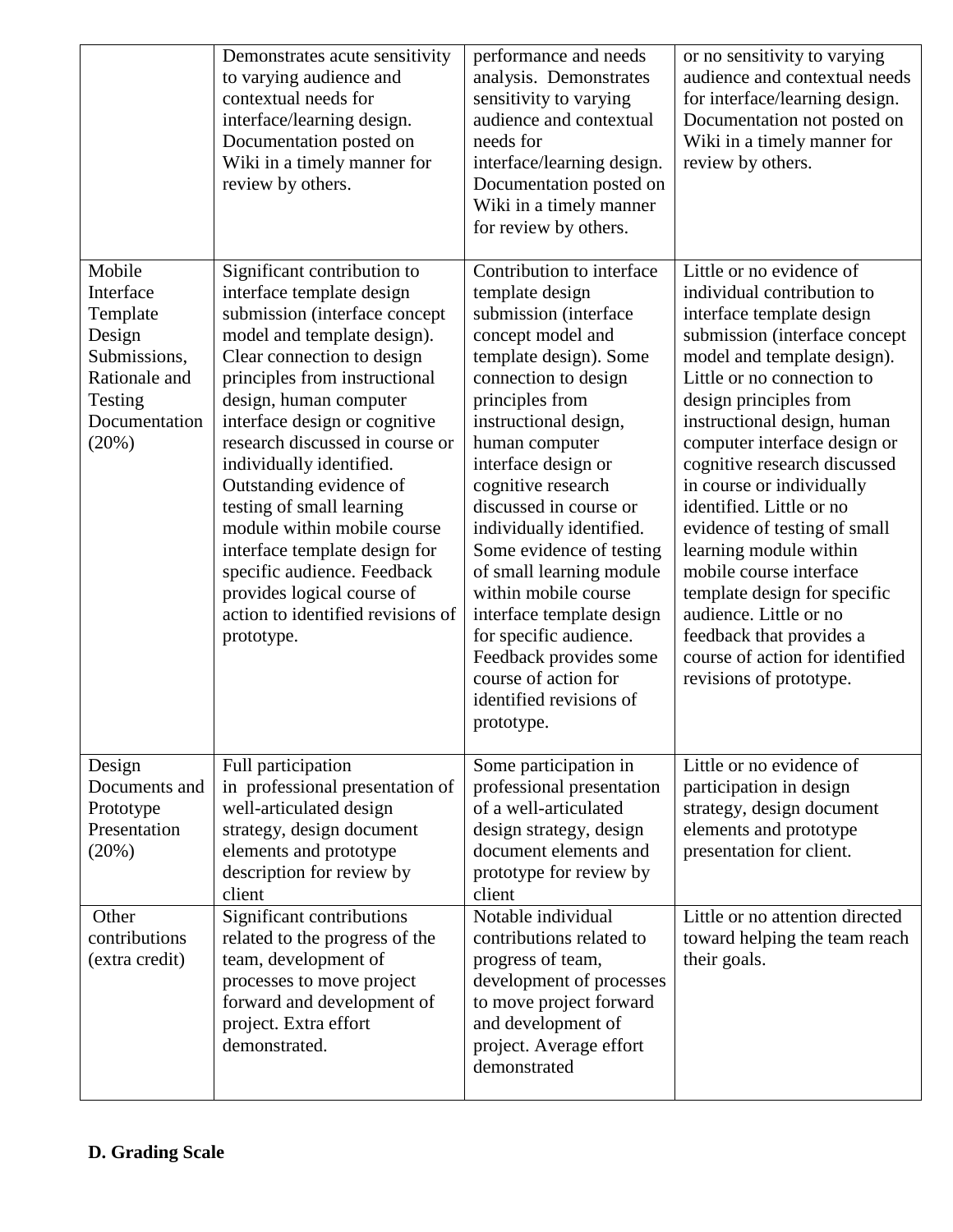| Requirements                                                                                | Percentage |
|---------------------------------------------------------------------------------------------|------------|
| <b>Overall Contributions to Group Project Process</b>                                       | embedded   |
| <b>Individual Presentation</b>                                                              | 10%        |
| User Research Plan                                                                          | 20%        |
| Needs Analysis/User Research                                                                | 20%        |
| Persona/User Needs Documentation                                                            | 10%        |
| Mobile Interface Template Design Submissions,<br><b>Rationale and Testing Documentation</b> | 20%        |
| Design Documents and Prototype Presentation                                                 | 20%        |

# **PROPOSED CLASS SCHEDULE**

\*Due to the fluid, real-world and dynamic nature of the design process/context, the instructor reserves the right to change the syllabus/schedule during the course if needed based on project needs/requirements. Every effort will be made to keep students abreast of changes as soon as possible but professionalism and demonstration of your aptitude as a designer/design researcher to varying levels of ambiguity and required flexibility in complex, real world projects is expected in this course.

| WEEK                | IN CLASS ACTIVITIES                             | PREPARATION FOR FOLLOWING<br><b>CLASS ACTIVITIES</b>        |
|---------------------|-------------------------------------------------|-------------------------------------------------------------|
|                     | Sharing/Introductions                           |                                                             |
| Aug 29              | Overview of Syllabus: Schedule and Requirements | - Read iPad in the Enterprise: Chapter 1-<br>$\overline{2}$ |
| $(F \text{ to } F)$ | Working in virtual and face-to-face contexts    | - Post bio on Wiki in project group                         |
|                     | Sign up for week of individual presentation     | folders                                                     |
|                     |                                                 |                                                             |
|                     |                                                 |                                                             |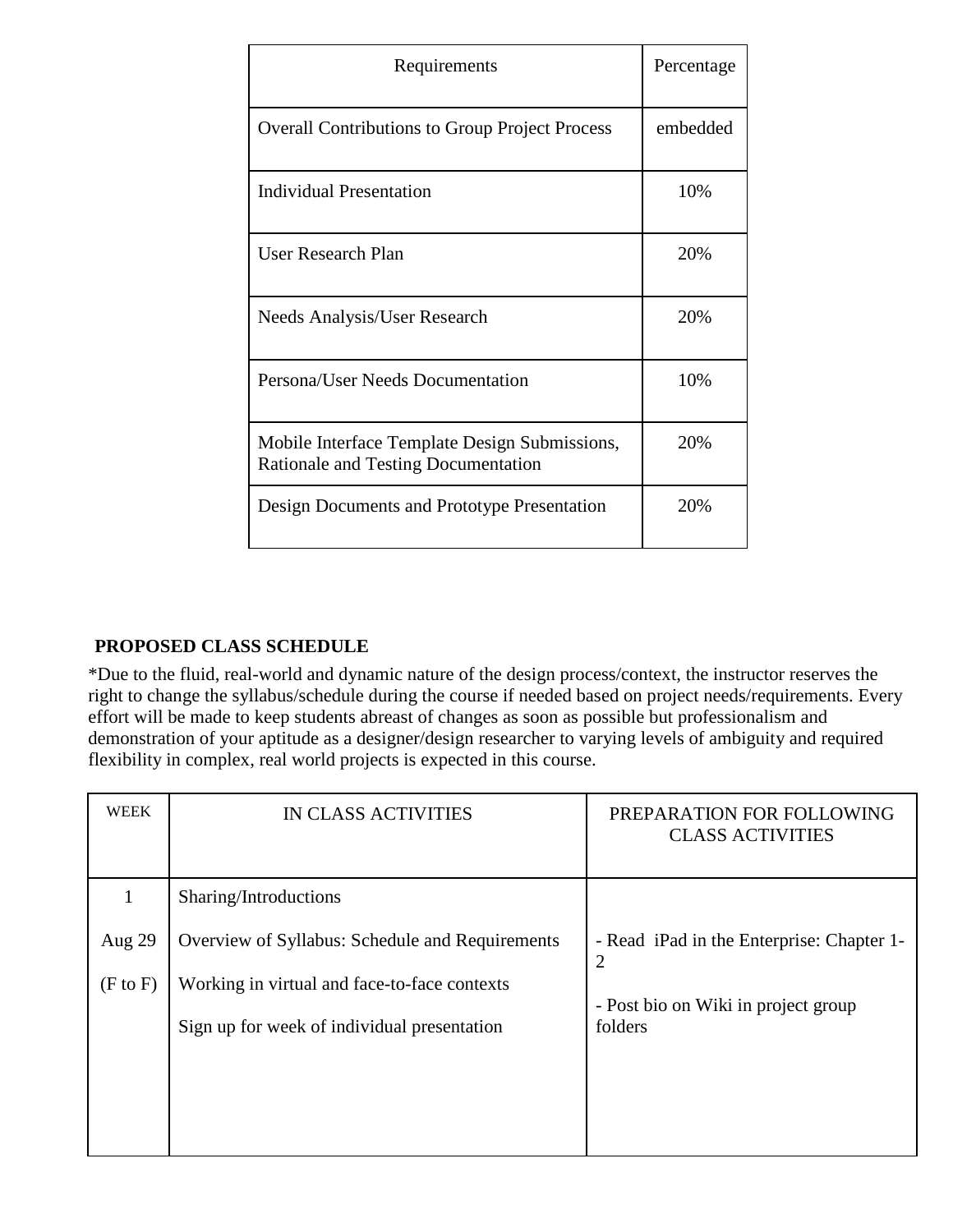| $\overline{2}$<br>Sept 5<br>(F to F) | Introduction to project focus, constraints, client and<br>context<br>Introduction to Performance Analysis: Three<br>perspectives integrated<br>Determine groups<br>Meet as groups, exchange contact information, draft<br>questions about design project post to Wiki online or<br>face to face                                                                                                              | - Read iPad in the Enterprise: Chapter 3-<br>$\overline{4}$<br>- Read Designing for the Digital Age:<br>Chapters 1-2<br>- Review resources related to project<br>provided on Wiki to attempt to quickly<br>come up to speed or enhanced<br>understanding of design problem context<br>and parameters |
|--------------------------------------|--------------------------------------------------------------------------------------------------------------------------------------------------------------------------------------------------------------------------------------------------------------------------------------------------------------------------------------------------------------------------------------------------------------|------------------------------------------------------------------------------------------------------------------------------------------------------------------------------------------------------------------------------------------------------------------------------------------------------|
|                                      |                                                                                                                                                                                                                                                                                                                                                                                                              | - Add to project resources on group Wiki<br>spaces                                                                                                                                                                                                                                                   |
| 3                                    | Further investigation of design project parameters,<br>constraints, affordances, etc.                                                                                                                                                                                                                                                                                                                        | - Read iPad in the Enterprise: Chapter 5-<br>6                                                                                                                                                                                                                                                       |
| Sept 12<br>(Online)                  | Begin design group collaboration on performance<br>analysis                                                                                                                                                                                                                                                                                                                                                  | - Read Designing for the Digital Age:<br>Chapters 3                                                                                                                                                                                                                                                  |
|                                      |                                                                                                                                                                                                                                                                                                                                                                                                              | - Begin work on performance analysis,<br>post evolving drafts on Wiki in project<br>group folders                                                                                                                                                                                                    |
| 4                                    | Begin User Research Plan                                                                                                                                                                                                                                                                                                                                                                                     | - Read iPad in the Enterprise: Chapter 7-<br>8                                                                                                                                                                                                                                                       |
| Sept 21<br>(Online)                  | Investigate and analyze online and off-line<br>information on problems, opportunities, drivers,<br>barriers on larger design context (mobile interface<br>design) and identified learning course (mobile<br>learning module experience)<br>Work in design groups to quickly synthesize<br>resources, identify situation, client/partner goals,<br>problems, drivers, barriers, potential solution<br>systems | - Read Designing for the Digital Age:<br>Chapters 4<br>- Post drafts on Wiki in project group<br>folders                                                                                                                                                                                             |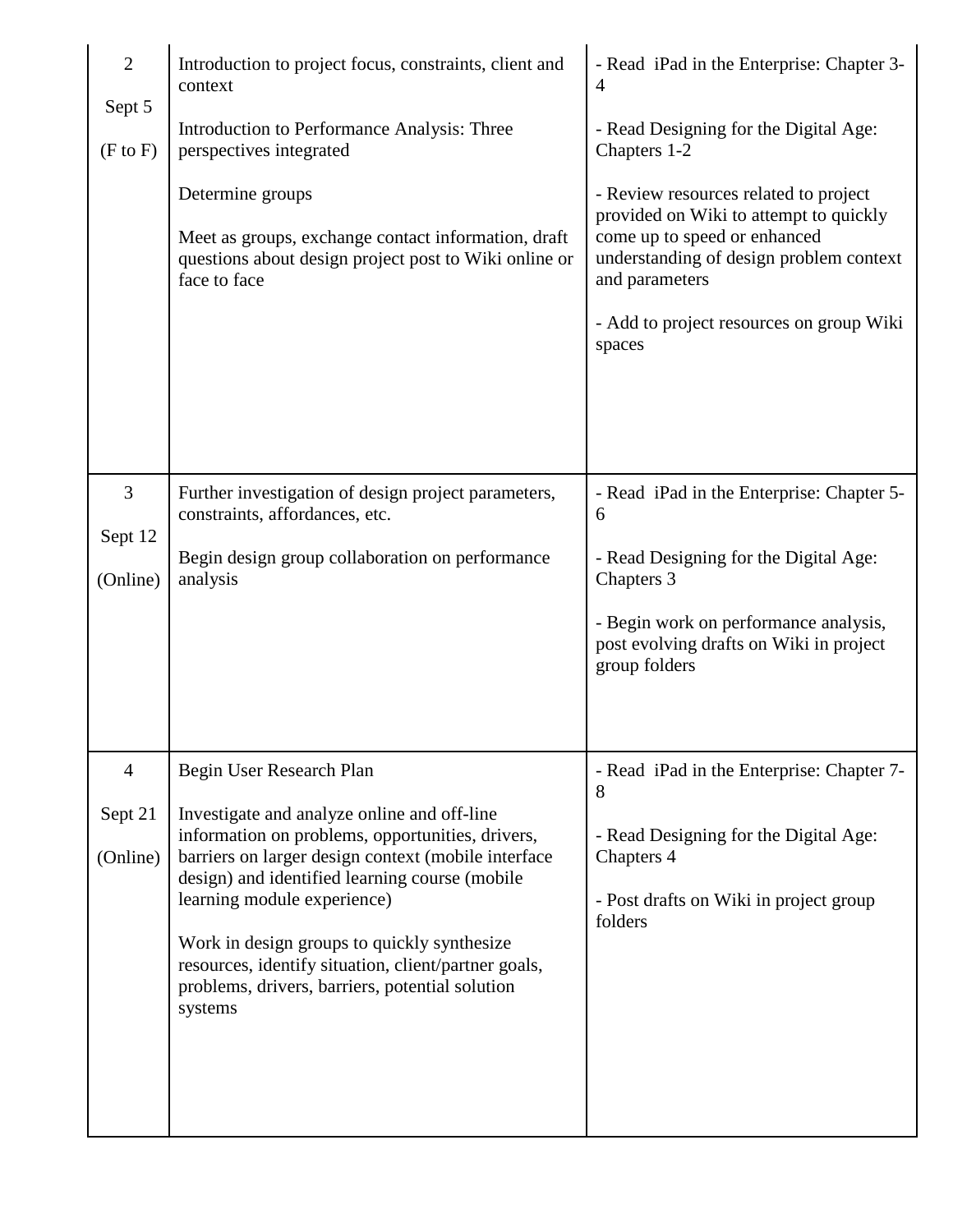| 5<br>Sept 26<br>$(F \text{ to } F)$     | Introduction to Needs Analysis and User Research<br><b>Conduct User Research Needs Analysis</b><br>Continue group work on Performance Analysis<br>Begin to Plan for Data Collection for Needs Analysis   | - Read Designing for the Digital Age:<br>Chapters 5-6<br>- Post drafts on Wiki in project group<br>folders                                                        |
|-----------------------------------------|----------------------------------------------------------------------------------------------------------------------------------------------------------------------------------------------------------|-------------------------------------------------------------------------------------------------------------------------------------------------------------------|
| 6<br>Oct 3<br>(Online)                  | <b>User Research Plan DUE</b><br><b>Additional Potential Methods for Needs Analysis</b><br>and User Research<br><b>Recruit Participants</b><br><b>Conduct Planned Data Collection for Needs Analysis</b> | - Read iPad in the Enterprise: Chapter 7-<br>8<br>- Read Designing for the Digital Age:<br>Chapters 7-10<br>- Post drafts on Wiki in project group<br>folders     |
| $\tau$<br>Oct 10<br>$(F \text{ to } F)$ | <b>Conduct Planned Data Collection for Needs Analysis</b><br>Methods for User Research<br><b>Introduction to Personas</b><br>Work in Groups to Begin to Analyze Data for Needs<br>Analysis               | - - Read iPad in the Enterprise: Chapter<br>$9 - 10$<br>- Read Designing for the Digital Age:<br>Chapters 11<br>- Post drafts on Wiki in project group<br>folders |
| 8<br>Oct 17<br>(Online)                 | Analysis of Data from Needs Analysis and User<br>Research<br>Begin Drafting Personas based on data from needs<br>analysis and user research                                                              | - Read Designing for the Digital Age:<br>Chapters 12<br>- Post drafts on Wiki in project group<br>folders                                                         |
| 9<br>Oct 24                             | <b>Needs Analysis/User Research Report DUE</b><br><b>Revise Personas</b>                                                                                                                                 | - - Read iPad in the Enterprise: Chapter<br>11-12<br>- Read Designing for the Digital Age:                                                                        |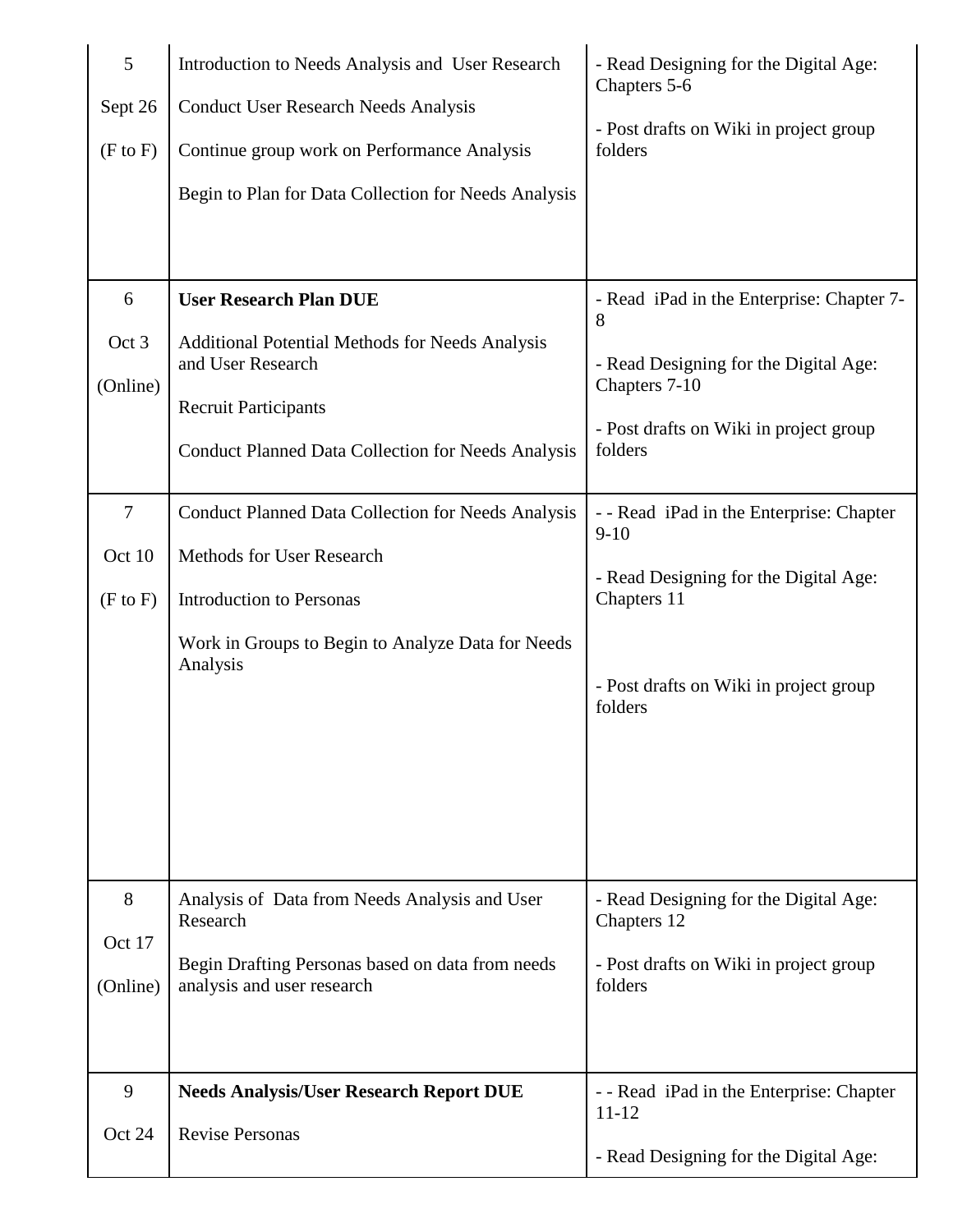| $(F \text{ to } F)$                     | Begin to Draft Objectives, Determine Scope, Gather<br><b>Content for Mobile Learning Experience Module</b><br><b>MID-SEMESTER EVALUATIONS DUE</b>                                                          | Chapters 13-14<br>- Post drafts on Wiki in project group<br>folders                                          |
|-----------------------------------------|------------------------------------------------------------------------------------------------------------------------------------------------------------------------------------------------------------|--------------------------------------------------------------------------------------------------------------|
| 10<br>Oct 31<br>(Online)                | <b>Persona/User Needs DUE</b><br>Begin as a Design Group to Define Requirements,<br>Visualize Solutions and Design Processes for Mobile<br>Interface                                                       | - Read Designing for the Digital Age:<br>Chapters 15<br>- Post drafts on Wiki in project group<br>folders    |
|                                         | Refine Objectives, Determine Scope, Gather Content<br>for Mobile Learning Experience Module                                                                                                                |                                                                                                              |
| 11                                      | Discuss Patterns for Design                                                                                                                                                                                | - - Read iPad in the Enterprise: Chapter<br>13                                                               |
| Nov <sub>7</sub><br>$(F \text{ to } F)$ | Define Interaction Frameworks, Functional<br>Elements, Principles and Patterns in Your Design<br>Sketching and Other Low Fidelity Prototyping<br>Processes<br>As a Design Group Model and Sketch Solutions | - Read Designing for the Digital Age:<br>Chapters 16-19<br>- Post drafts on Wiki in project group<br>folders |
| 12<br>Nov 14<br>(Online)                | As a Design Group Model and Sketch Solutions<br>Plan for Mobile Course Interface Template Design<br>Submissions, Rationale and Testing Documentation                                                       | - Read Designing for the Digital Age:<br>Chapters 20-22<br>- Post drafts on Wiki in project group<br>folders |
| 13<br>Nov 21                            | <b>THANKSGIVING RECESS</b>                                                                                                                                                                                 | <b>NO CLASS</b>                                                                                              |
| 14<br>Nov <sub>28</sub>                 | <b>Discuss Detailed Design Processes</b><br><b>Implement Detailed Design Processes</b><br>Begin to Draft Mobile Course Interface Template                                                                  | - Read Designing for the Digital Age:<br>Chapters 23-26                                                      |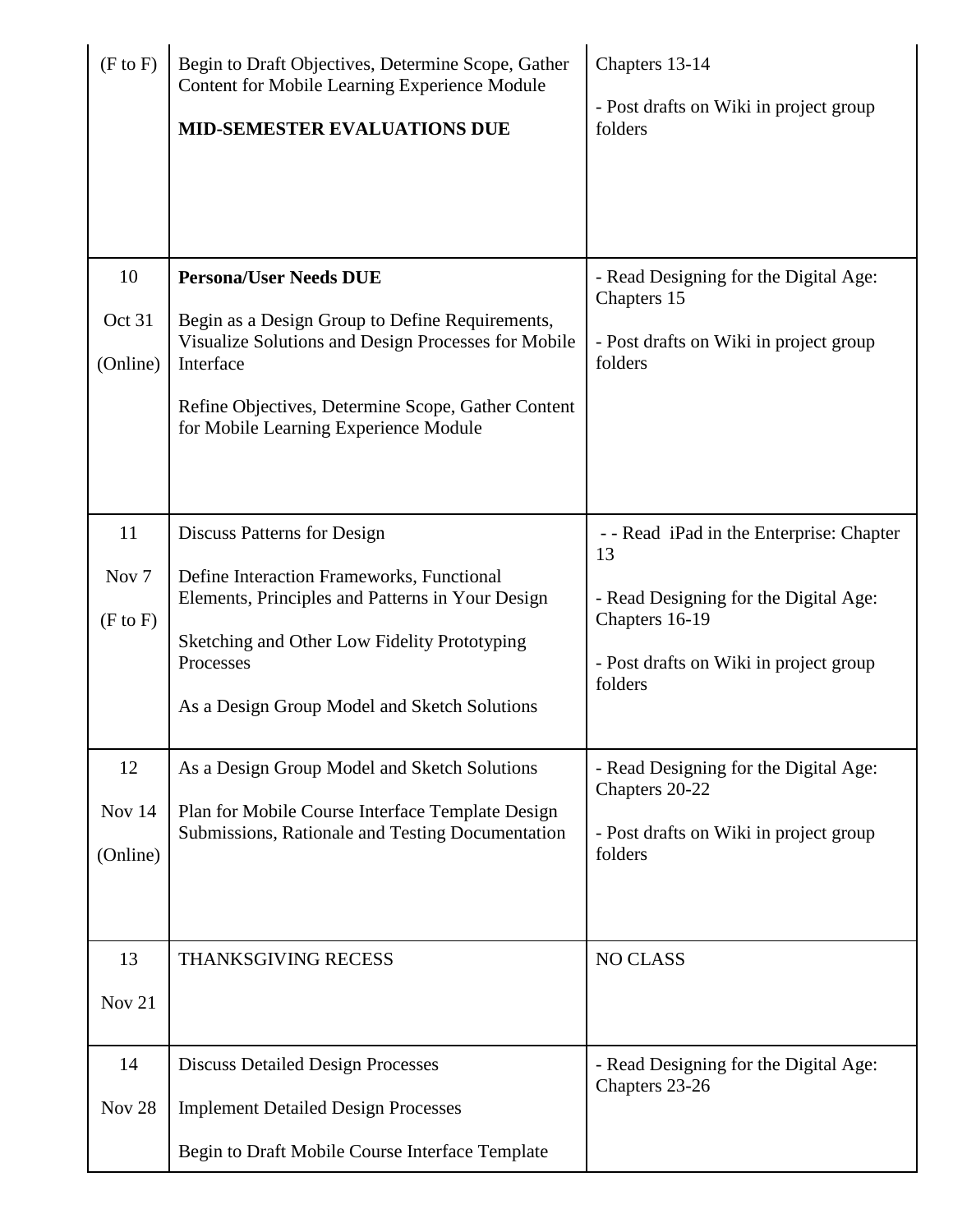| (F to F)          | Design Submissions, Rationale (compile from prior<br>phases) and Testing Documentation (conduct<br>informal evaluation).                                                                                                                                |                         |
|-------------------|---------------------------------------------------------------------------------------------------------------------------------------------------------------------------------------------------------------------------------------------------------|-------------------------|
| 15                | <b>Implement and Document Detailed Design</b>                                                                                                                                                                                                           |                         |
| Dec 5<br>(Online) | Finalize Mobile Course Interface Template Design<br>Submissions, Rationale and Testing Documentation<br><b>Conduct Informal User Evaluation</b><br>Finalize Mobile Course Interface Template Design<br>Submissions, Rationale and Testing Documentation |                         |
| 16                | <b>Mobile Course Interface Template Design</b><br><b>Submissions, Rationale and Testing</b><br><b>Documentation DUE</b>                                                                                                                                 | <b>Congratulations!</b> |
| Dec 12            | <b>FINAL EVAULATIONS DUE</b>                                                                                                                                                                                                                            |                         |
| (F to F)          | <b>FINAL PRESENTATION</b>                                                                                                                                                                                                                               |                         |

# **GMU POLICIES AND RESOURES FOR STUDENTS**

a. Students must adhere to the guidelines of the George Mason University Honor Code [See **http://academicintegrity.gmu.edu/honorcode/**].

b. Students must follow the university policy for Responsible Use of Computing [See **http://universitypolicy.gmu.edu/1301gen.html**].

c. Students are responsible for the content of university communications sent to their George Mason University email account and are required to activate their account and check it regularly. All communication from the university, college, school, and program will be sent to students solely through their Mason email account.

d. The George Mason University Counseling and Psychological Services (CAPS) staff consists of professional counseling and clinical psychologists, social workers, and counselors who offer a wide range of services (e.g., individual and group counseling, workshops and outreach programs) to enhance students' personal experience and academic performance [See **http://caps.gmu.edu/**].

e. Students with disabilities who seek accommodations in a course must be registered with the George Mason University Office of Disability Services (ODS) and inform teir instructor, in writing, at the beginning of the semester [See **http://ods.gmu.edu/**].

f. Students must follow the university policy stating that all sound emitting devices shall be turned off during class unless otherwise authorized by the instructor.